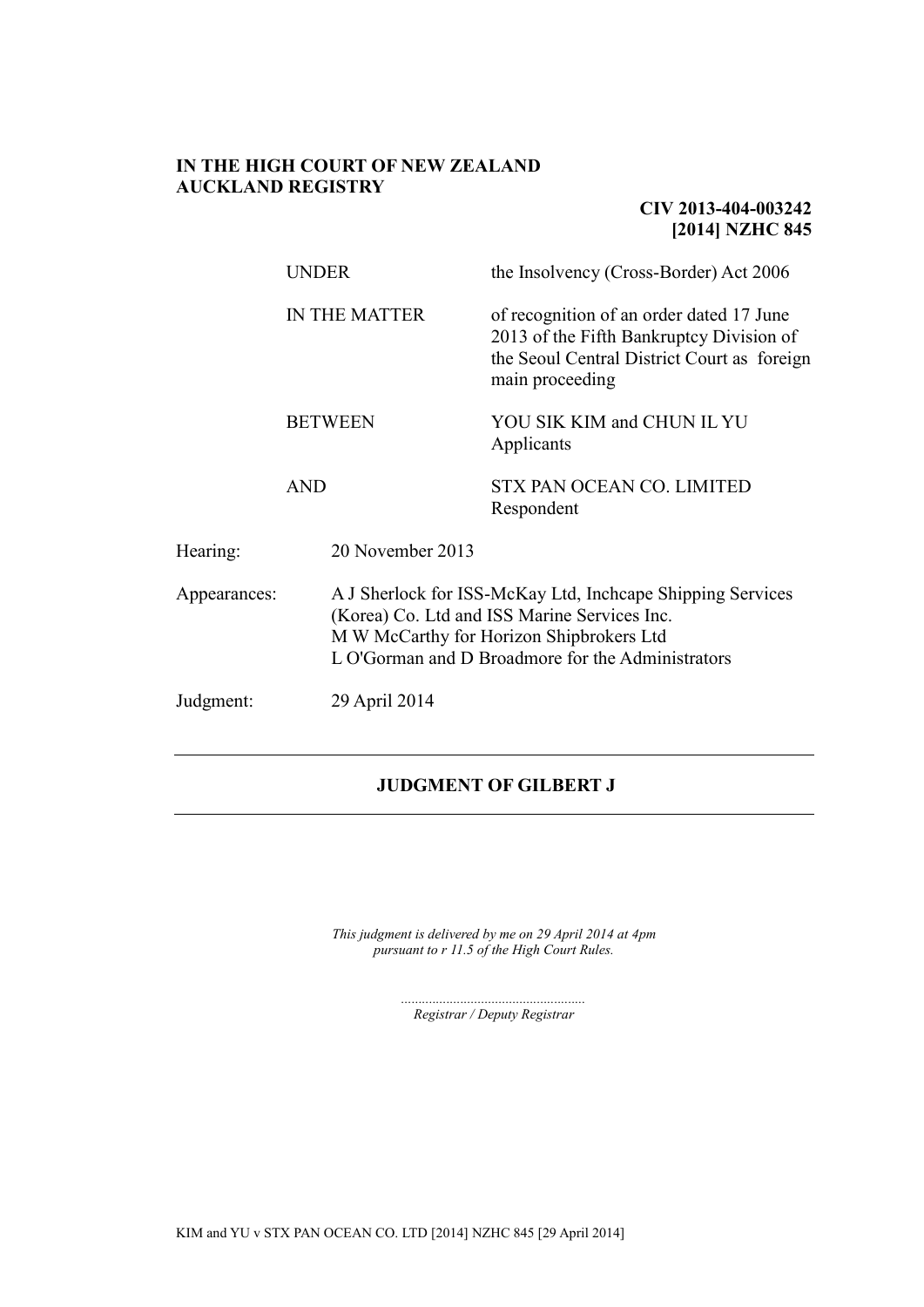## **Introduction**

[1] The claimants<sup>1</sup> seek leave to continue their statutory claims in rem under the Admiralty Act 1973 against the ship *New Giant*. 2

[2] The respondent, STX Pan Ocean Co. Limited (STX), was at all material times the charterer by demise of *New Giant* and is liable in personam for the claims. STX is now the subject of an administration proceeding in Korea that has been recognised in New Zealand as a foreign main proceeding pursuant to the Insolvency (Cross-border) Act 2006. That recognition had the effect of staying the claimants' admiralty proceedings.

[3] The claimants contend:

- (a) they attained rights as secured creditors over the ship from the moment they filed their admiralty claims in rem;
- (b) STX's interest in the ship was then restricted to a right to its return after the claims had been paid in full or to the payment of any excess following the sale of the ship;
- (c) STX has no right to the monies held in court, assuming the claimants can prove their claims;
- (d) the monies held in court should not be paid to the administrators of STX because that would put them in a better position than the company would have been in had it not been placed in administration; and
- (e) leave should be granted to allow the claims to continue.

<sup>1</sup> ISS-McKay Limited, Inchcape Shipping Services Pty Limited, Inchcape Shipping Services (Korea) Co. Limited, Inchcape Shipping Services Inc and Horizon Shipbrokers Limited. 2

*ISS-McKay Limited v New Giant* CIV 2013-404-003116. *Inchcape Shipping Services Pty Limited, Inchcape Shipping Services (Korea) Co Limited and Inchcape Shipping Services Inc v New Giant* CIV-2013-404-003155. *Horizon Shipbrokers Limited v New Giant* CIV-2013-404-003146.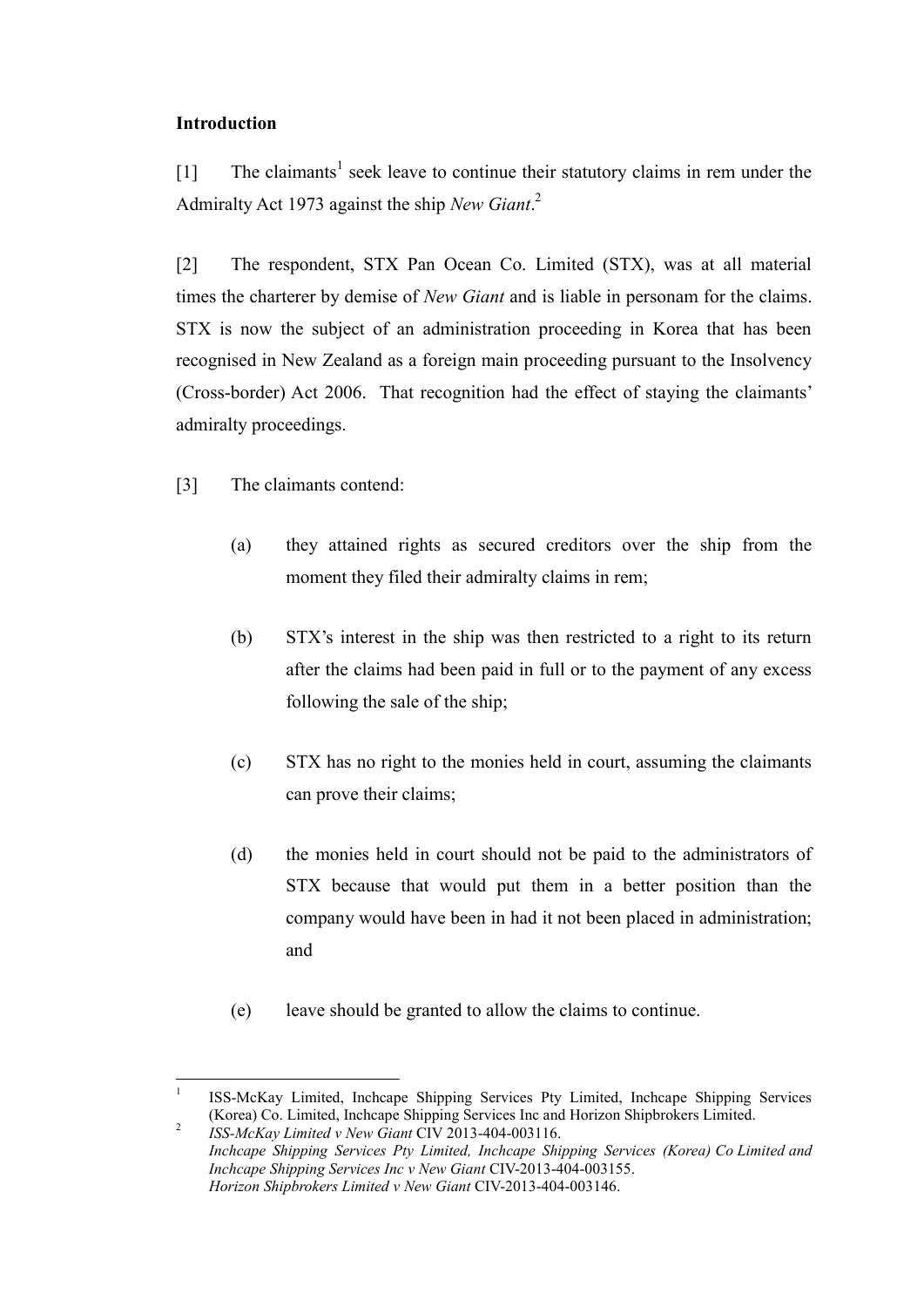- [4] The administrators contend:
	- (a) the central principle underpinning the Insolvency (Cross-border) Act is that an insolvent party's assets should be dealt with in a single jurisdiction for the benefit of all creditors, avoiding the unfairness and inefficiency resulting from creditors pursuing separate claims in multiple jurisdictions for their particular advantage;
	- (b) the claimants commenced their proceedings after an interim moratorium was ordered in Korea and they should not be permitted to gain an advantage over other creditors by being given leave to continue with their claims;
	- (c) the monies should not be held in court in New Zealand as this would impede the administrators' ability to trade the company for the benefit of all creditors;
	- (d) it would be contrary to the purposes of the Act to grant leave for the admiralty proceedings to continue in New Zealand; and
	- (e) the monies held in court should be paid to the administrators and made available for the benefit of all creditors in the rehabilitation proceedings on a pari passu basis.

[5] In the event that leave is granted for the claimants to continue their admiralty proceedings, ISS Marine Services Inc seeks to be substituted as plaintiff in place of Inchcape Shipping Services Inc.

- [6] The issues to be determined are:
	- (a) Whether the admiralty proceedings are covered by the New Zealand stay.
	- (b) If so, should leave be granted to continue the admiralty proceedings?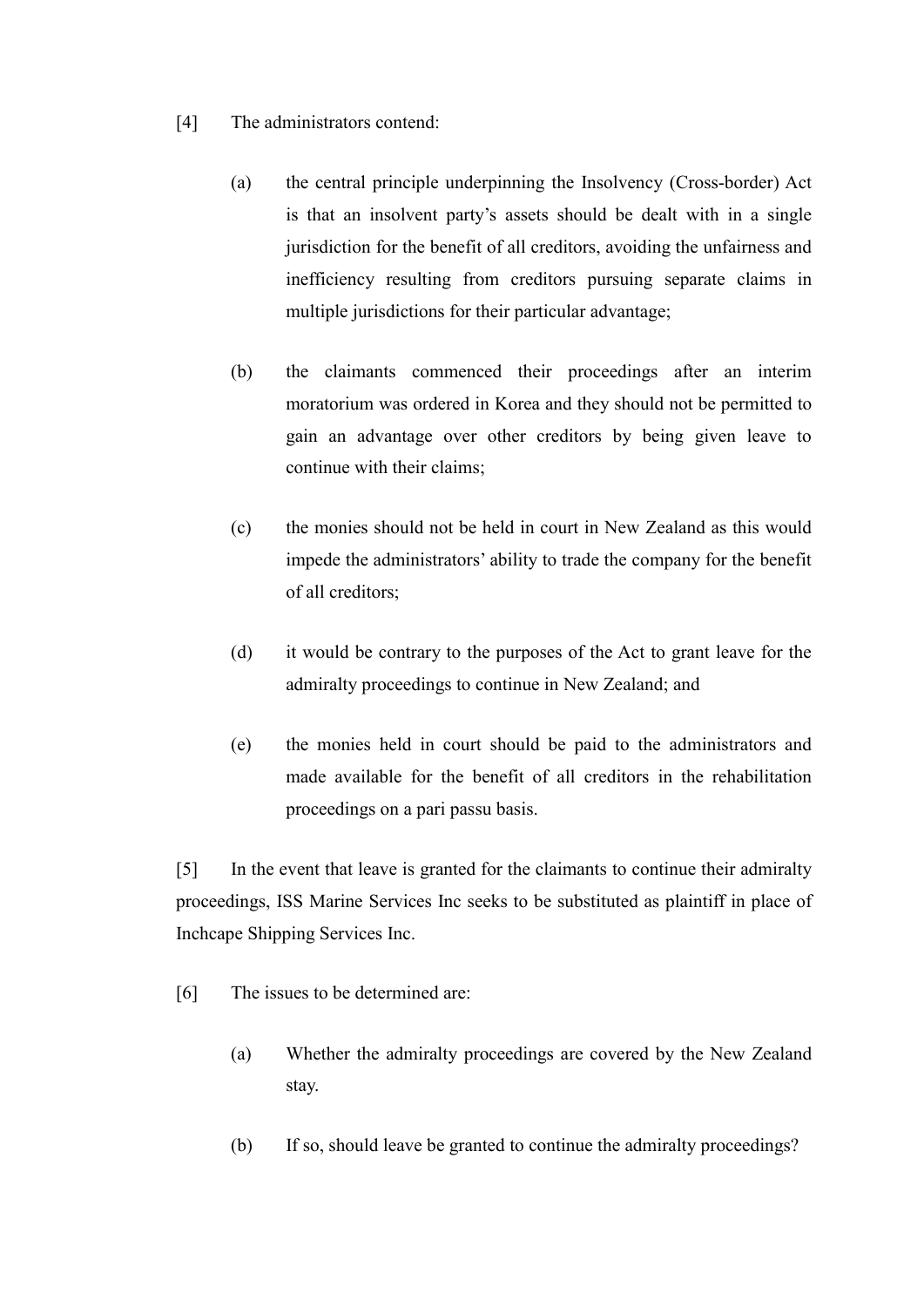(c) If leave is granted, should ISS Marine Services Inc be substituted for Inchcape Shipping Services Inc as plaintiff?

## **Chronology**

[7] The timing of relevant events is critical so it is necessary to set out the relevant factual chronology before addressing the issues.

[8] The claimants all provided shore services to STX. Horizon Shipbrokers Ltd brokered charter parties in respect of *New Giant* and other vessels between STX and New Zealand based charterers. ISS-McKay Ltd and the other claimants in the Inchcape group were port agents for STX and provided services to other ships chartered by STX, but not *New Giant*.

[9] On 7 June 2013, STX applied to the Fifth Bankruptcy Division of the Seoul Central District Court for an order commencing rehabilitation proceedings. Rehabilitation proceedings are the Korean equivalent of administration proceedings in New Zealand. The Korean Court made two orders that day under the Debtor Rehabilitation and Bankruptcy Act 2005 (Korea) imposing an interim moratorium pending determination of the application. The first of these orders prevented STX from paying or securing any of its existing liabilities or dealing with its assets. The second order prevented creditors from exercising various recovery rights.

[10] Between 12 and 14 June 2013, the claimants filed the statutory in rem admiralty proceedings against *New Giant*. The ship was arrested on ISS-McKay's application on 14 June 2013. That same day, Horizon obtained a caveat preventing the ship from being released from arrest.

<span id="page-3-0"></span>[11] On 17 June 2013, the Korean Court made an order placing STX in rehabilitation and appointed the applicants as administrators. The Court's orders were relevantly as follows:

1. Rehabilitation proceedings are hereby commenced regarding the Debtor.

2. [The administrators] are appointed as the Debtor's administrators.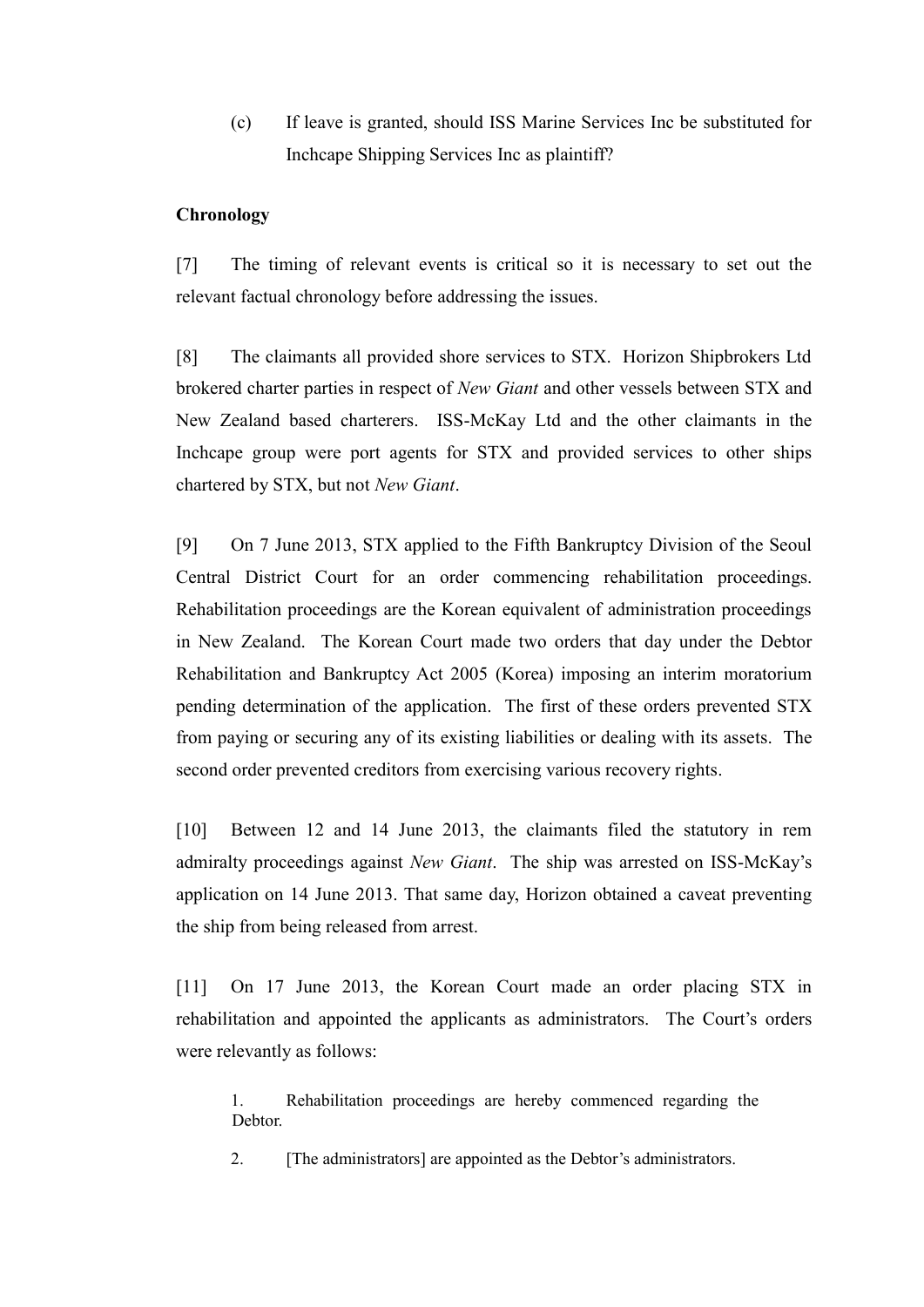[12] On 25 June 2013, the administrators applied for recognition in New Zealand of the Korean rehabilitation proceeding as a foreign main proceeding under the Insolvency (Cross border) Act. The proceeding was duly recognised on 1 July 2013 triggering a stay of all proceedings in New Zealand pursuant to art 20 of sch 1 of the Act.

[13] On 5 August 2013, the administrators paid money into court sufficient to meet the in rem claims in full which enabled *New Giant* to be released from arrest.

# **Are the admiralty proceedings covered by the New Zealand stay?**

[14] The claimants initially argued that the stay of proceedings arising by operation of law in New Zealand on recognition of the Korean rehabilitation as a foreign main proceeding does not apply to the admiralty proceedings. This was based on their contention that *New Giant* is not an asset of STX. The claimants conceded at the hearing that the New Zealand stay does cover their claims. Therefore, my reasons for concluding that the admiralty proceedings are covered by the New Zealand stay can be stated briefly.

[15] The terms of the stay are set out in art  $20(1)$  of sch 1 of the Act:

## **Article 20 Effects of recognition of a foreign main proceeding.**

- (1) Upon recognition by the High Court of a foreign proceeding that is a foreign main proceeding,
	- (a) commencement or continuation of individual actions or individual proceedings concerning the debtor's assets, right, obligations, or liabilities is stayed;
	- (b) execution against the debtors assets is stayed; and
	- (c) the right to transfer, encumber, or otherwise dispose of any assets of the debtor is suspended.

[16] Section 5 of the Act provides that the Act may be interpreted by referring to the Model Law on Cross-Border Insolvency and any document relating to it originating from the United Nations Commission on International Trade Law or the working group who assisted in preparing the Model Law. Article 8 of sch 1 requires the Court, when interpreting the schedule, to have regard to its international origin and the need to promote uniformity in its application.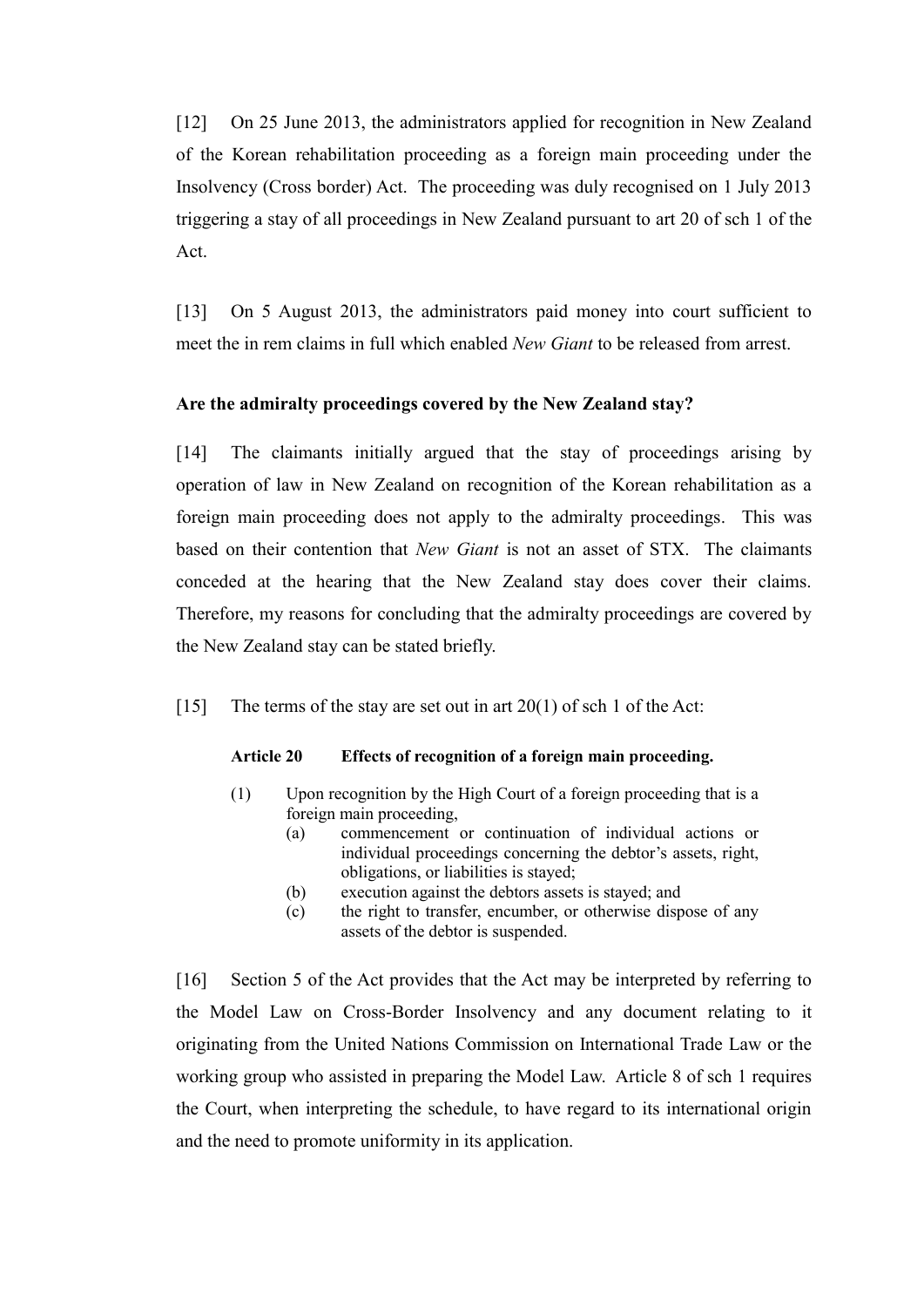[17] The UNCITRAL Legislative Guide on Insolvency Law (Parts One & Two) defines "assets of the debtor" as:

property, rights and interests of the debtor, including rights and interests in property, whether or not in the possession of the debtor, tangible or intangible, movable or immovable, including the debtor's interests in encumbered assets or in third party-owned assets.

[18] STX operated *New Giant* under the terms of a charter by demise. This gave it the right to possession and control of the ship including the right to provide the master and crew. STX also had an option to purchase the ship. It follows that STX's interest under the charter by demise was an asset of STX for the purposes of the Act. Even if this was not the case, the admiralty proceedings concern STX's "rights, obligations or liabilities" in terms of art  $20(1)(a)$ .

[19] I conclude that the admiralty proceedings are covered by the stay which came into effect in New Zealand by operation of law following this Court's recognition of the Korean administration proceeding as a foreign main proceeding.

## **Should leave be granted?**

[20] Notwithstanding the automatic stay, the Court has a discretion under art 20(2) to allow a person to commence or continue proceedings.

(2) Paragraph (1) of this article does not prevent the Court, on the application of any creditor or person, from making an order, subject to such conditions as the Court thinks fit, that the stay or suspension does not apply in respect of any particular action or proceeding, execution, or disposal of assets.

[21] The equivalent provision of the Model Law provides:

The scope, and the modification or termination, of the stay and suspension referred to in paragraph 1 of this article are subject to *[refer to any provisions of law of the enacting State relating to insolvency that apply to exceptions, limitations modifications or termination in respect of the stay and suspension referred to in paragraph 1 of this article].*

[22] Accompanying the Model Law is a *Guide to Enactment of the UNCITRAL Model Law on Cross-Border Insolvency*<sup>3</sup> which assists enacting states in drafting the

 $\overline{\mathbf{3}}$ <sup>3</sup> *UNCITRAL Model Law on Cross-Border Insolvency with Guide to Enactment* A/CN.9/422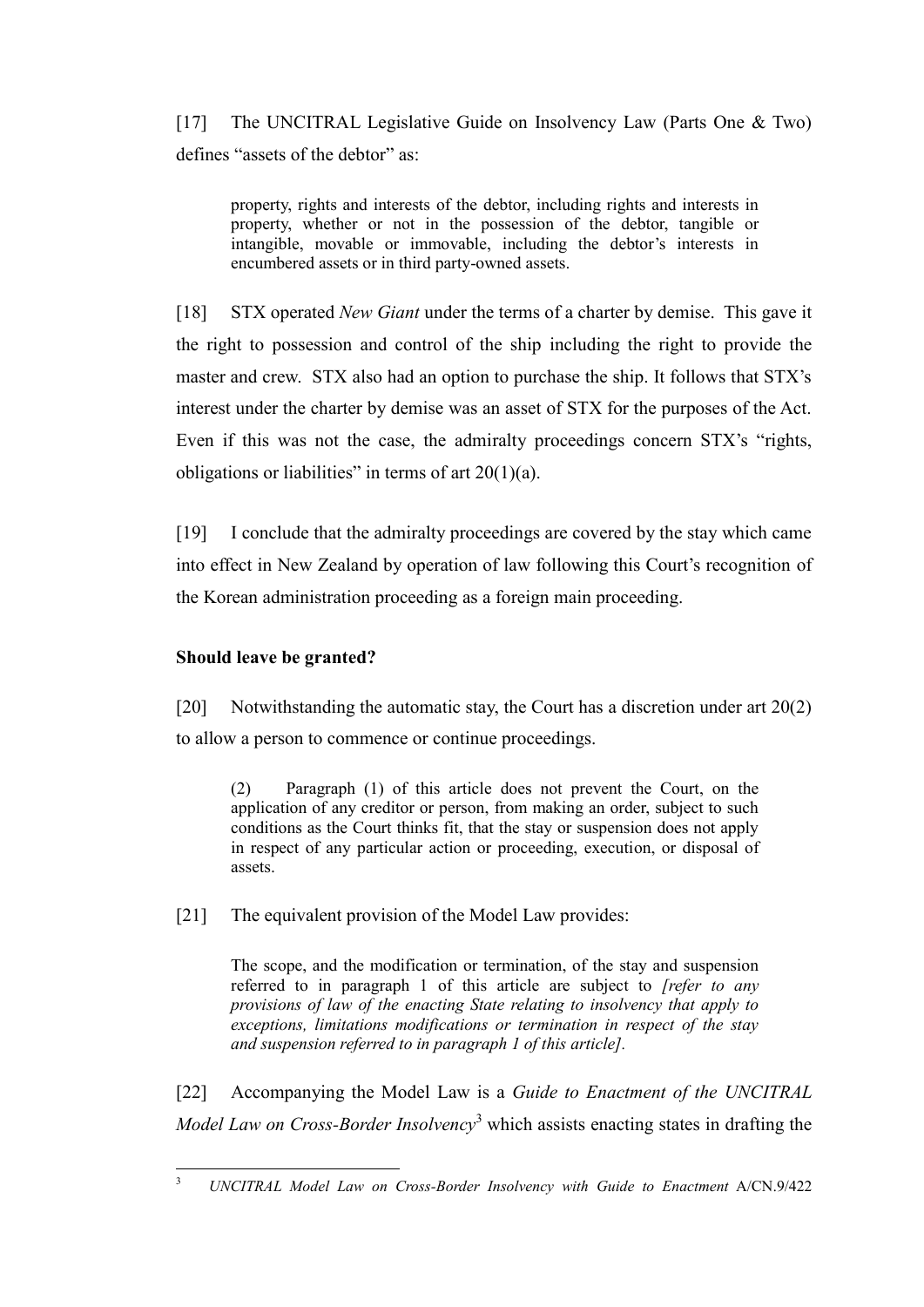various provisions that are left open by the Model Law and interpreting the Model Law once enacted. It is clear that art 20(2) of the Model Law was intended to allow enacting states to grant protection to those classes of people who would normally receive protection in insolvency proceedings in the enacting state. In the commentary in art 20(2), the guide suggests that this clause may be used to allow the enforcement of claims by secured creditors, payments made by the debtor in the ordinary course of business, the initiation of court action for claims arising after the commencement of the insolvency proceeding or following recognition of a foreign main proceeding, or the completion of open financial-market transactions. The *Guide* notes that art 20(2) is designed to enable persons adversely affected by the stay to apply to the Court for relief.

[23] Rather than identifying any particular exception in enacting the Model Law, Parliament conferred a broad discretion on the Court to grant leave in appropriate cases. This solution was recommended by the Law Commission in its report on enacting the Model Law and is consistent with the general approach taken to stays of execution and proceedings under New Zealand's insolvency regime. The Law Commission considered that each of the consequences that flow from art 20 would occur as a result of most formal insolvency regimes in New Zealand and that the discretion reserved under art 20(2) should enable the High Court to exercise the same type of discretion to override the consequences of stay or suspension as it has under other insolvency provisions. Examples given were s 247 of the Companies Act 1993 which empowers the Court to stay any application or proceeding pending determination of an application to appoint a liquidator, and s 32 of the Insolvency Act 1967 (since repealed) which allowed the Court to grant leave to continue proceedings notwithstanding a stay consequent upon bankruptcy.<sup>4</sup>

[24] The Court has a comparable discretion under s  $248(1)(c)$  of the Companies Act 1993. That section provides:

<sup>(1999)</sup> at [148].

<sup>4</sup> Law Commission *Cross-Border Insolvency – Should New Zealand adopt the UNCITRAL Model Law on Cross-Border Insolvency* (NZLC R52, February 1999) at [180].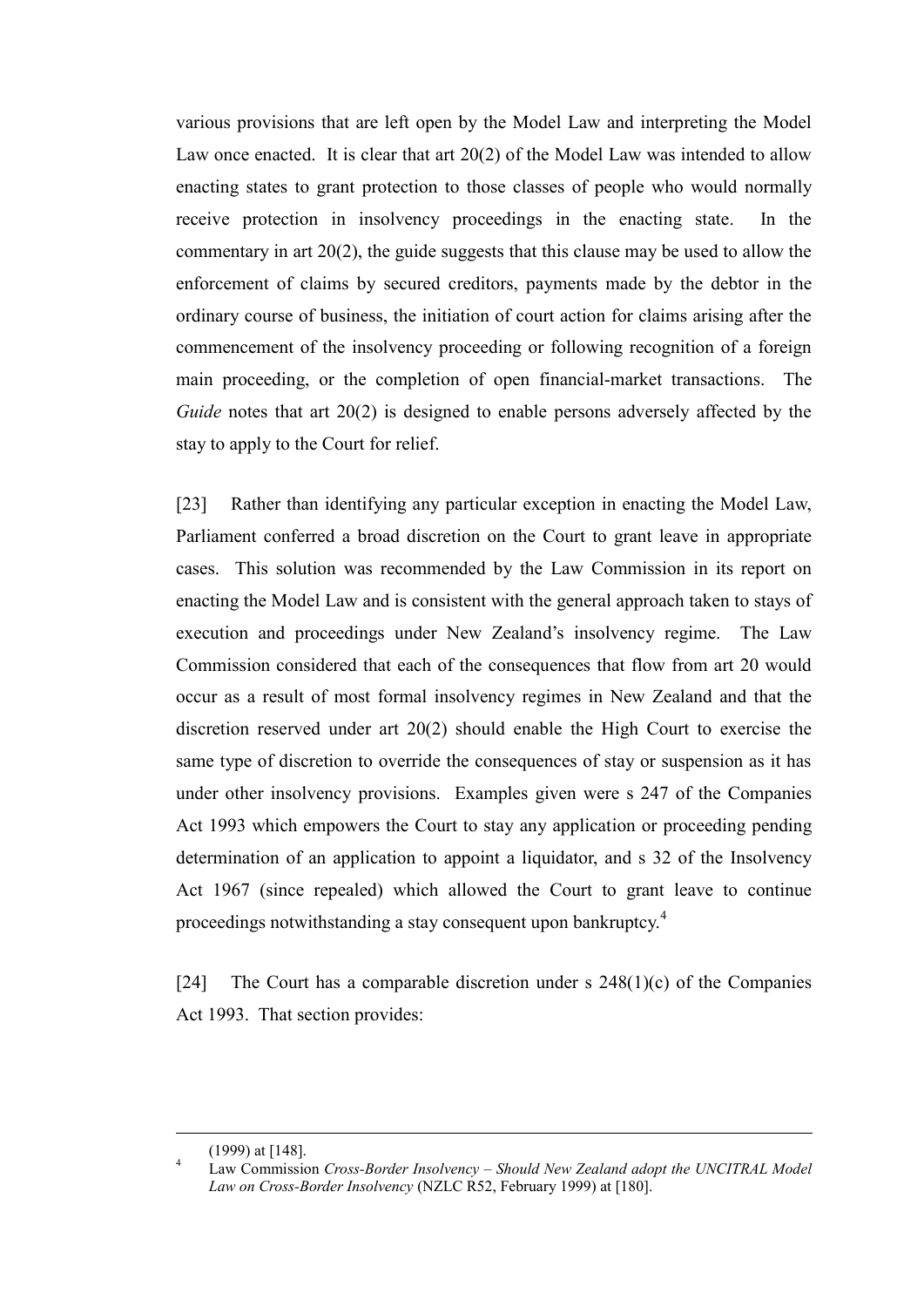#### **248 Effect of commencement of liquidation**

- (1) With effect from the commencement of the liquidation of a company, –
- …
- (c) Unless the liquidator agrees or the court orders otherwise, a person must not – (i) Commence or continue legal proceedings against the company or in relation to its property; or (ii) Exercise or enforce, or continue to exercise or enforce a right or remedy over or against property of the company.

[25] Before exercising its discretion under this provision, the Court will generally need to be satisfied that the commencement of proceedings will not enable a creditor to gain an advantage over other creditors; the proposed proceeding is the most convenient way of establishing the claimed right; and the claim is at least arguable, so that the assets of the company are not dissipated in wasteful litigation.<sup>5</sup>

[26] In considering whether to grant leave in the present case, it is first necessary to examine the nature of the claimants' rights and when they arose. The claimants do not have maritime liens and therefore did not acquire any secured interest in *New Giant* at the time their services were provided. The claimants have only statutory in rem rights arising under the Admiralty Act.

[27] The English Court of Appeal considered the status of such claims in *Re Aro*  Co. Ltd,<sup>6</sup> where admiralty proceedings had similarly been stayed by a foreign insolvency. The Court concluded that a plaintiff entitled to pursue a statutory in rem claim obtains a secured interest in the ship at the time the writ is issued, prior to service. Brightman LJ stated: $<sup>7</sup>$ </sup>

The usual object of suing in rem is to obtain security. The plaintiff becomes entitled upon the institution of his suit to the arrest and detention of the subject matter in the custody of an officer of the court pending adjudication, and on adjudication in his favour to a sale and satisfaction of his judgment out of the net proceeds thereof, subject to other claims ranking in priority to or pari passu with his own. So stated, the rights of a plaintiff suing in rem have points of similarity with the rights of a legal or equitable mortgagee or chargee; such persons are also entitled in appropriate circumstances to have

<sup>5</sup> *Fisher v Isbey* (1999) 13 PRNZ 182 (HC) at [19] and [23].

<sup>6</sup> *In Re Aro Co. Limited* [1980] Ch 196 (CA).

 $^7$  At 207-209.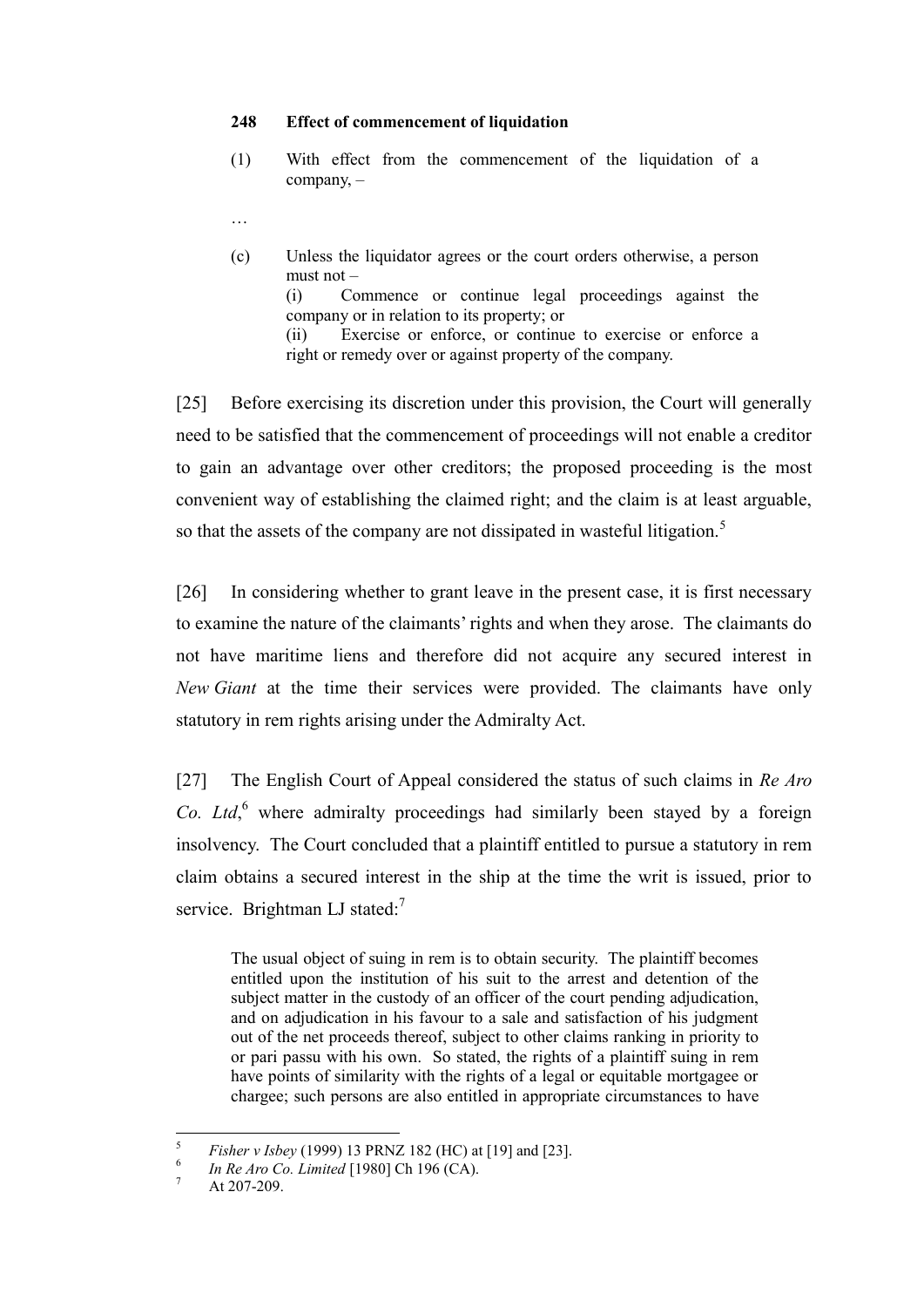the subject matter of the charge preserved for their benefit, and if the account is in their favour to have it sold in order to satisfy the debt. The similarity is carried a stage further by the decision in *The Monica S*. [1968] P.741, where it was held that the burden of the statutory right of action in rem in a case under s 3(4) of the Administration of Justice Act 1956 ran with the ship so as to enable the plaintiff to serve the writ on the ship notwithstanding a transfer of ownership since the writ was issued. It must follow from that decision that the plaintiff in rem is entitled to have the ship arrested despite change in ownership, and notwithstanding that the writ has not been served. The case is of critical importance to our decision because, applied to the instant case, it means that, had the liquidator sold the ship, he could only have sold subject to the plaintiffs' claim; this does not seem far removed from saying that the liquidator could only sell a proprietary interest equivalent to a right to redeem.

[28] This is consistent with the approach that was taken by Lord Esher MR in *The Cella*, where his Lordship observed:<sup>8</sup>

But if the money be in court, or the Court has possession of the res, it can give effect to its judgment as if it had been delivered the moment after it took possession of the res. It is contrary to the principle of these cases and to justice that the rights of the parties should depend not upon any act of theirs but upon the amount of business the Court has to do. Therefore the judgment in regard to a thing or to money which is in the hands of the Court, must be taken to have been delivered the moment the thing or the money came into the possession of the Court.

Lopes LJ concurred:<sup>9</sup>

From the moment of the arrest the ship is held by the Court to abide the result of the action, and the rights of parties must be determined by the state of things at the time of the institution of the action, and cannot be altered by anything which takes place subsequently.

[29] Like the plaintiffs in *Re Aro*, the claimants in this case obtained security against *New Giant* immediately upon issue of the admiralty proceedings, which was before the rehabilitation proceedings commenced in Korea.<sup>10</sup> STX's rights to *New Giant* became immediately subject to these secured claims and were equivalent to a right of redemption, being the right to obtain the release of the ship from arrest upon payment of the proved in rem claims. This is the right that STX had at the time the rehabilitation proceedings commenced and is accordingly the only right that would ordinarily be available to the administrators in Korea to be managed or distributed for the benefit of its creditors. Any sale of the vessel by the administrators, even to a

<sup>8</sup> *The Cella* (1888) 13 P.D. 82 (CA) at 87.

 $^{9}$  At 88.

See above a[t \[11\].](#page-3-0)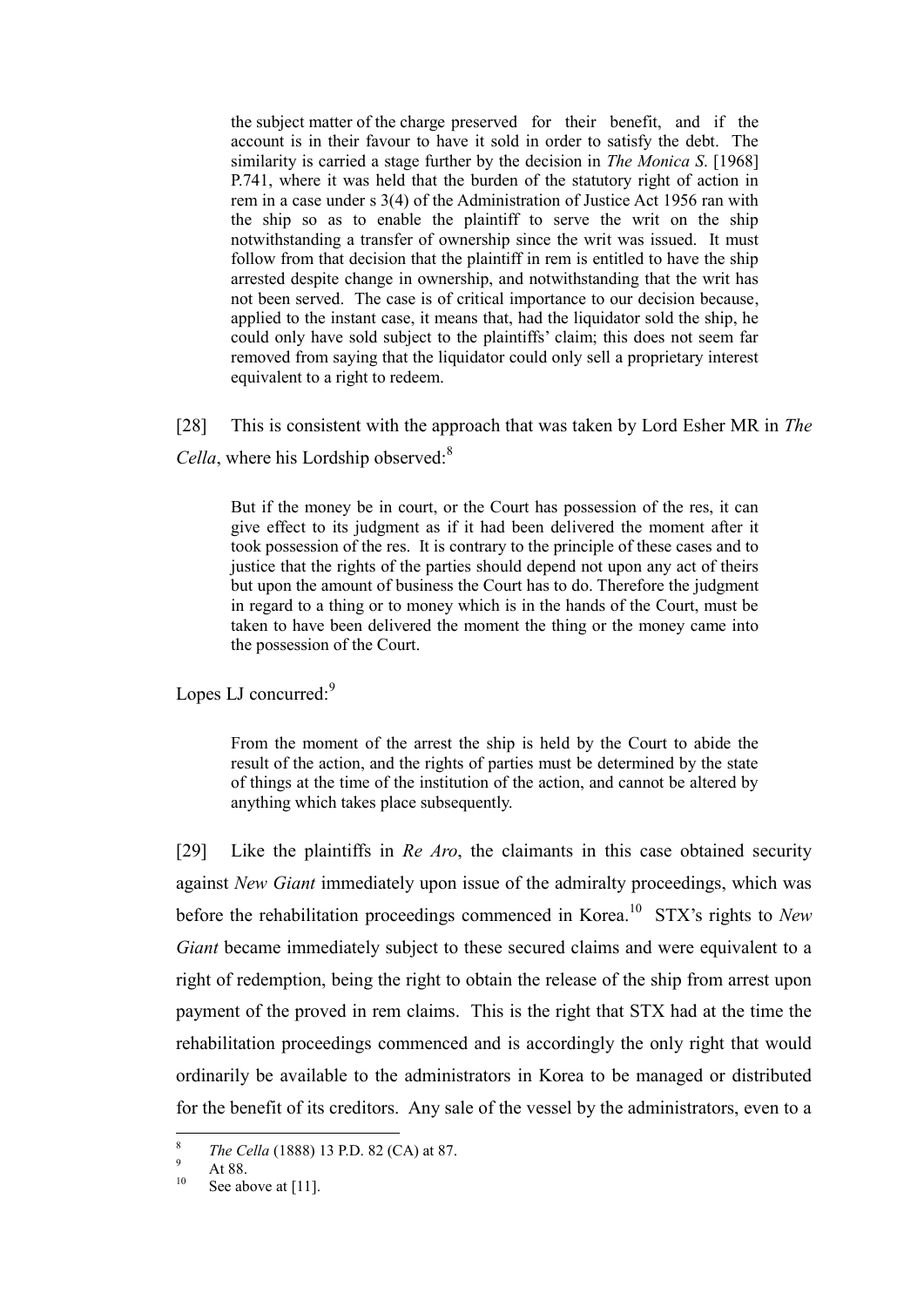bona fide purchaser for value without notice of the claimants' claims, would be subject to the claimants' security interests in the vessel.

[30] The Insolvency Cross-border Act is procedural in nature and is designed to facilitate the management or realisation of the debtor's assets in a single jurisdiction in accordance with the pari passu principle. The Act is not intended to deprive creditors of their substantive rights or interests. Consistent with usual practice followed under s 248 of the Companies Act, where leave would normally be given for secured creditors to commence or continue proceedings to establish their security, the claimants would normally be entitled to leave. This would not give them an unfair advantage over other creditors because their respective rights and interests would normally be determined at the time the rehabilitation proceedings commenced. The continuation of the admiralty proceedings is the most effective way of the claimants being able to establish their secured interest in *New Giant* at that time and there is no dispute that the claimants have good arguable claims.

[31] However, because the admiralty proceedings were commenced after the interim moratorium was ordered in Korea, the administrators argue that the Court should decline to grant leave. It is common ground that under the laws of the Republic of Korea, the claimants have in personam rights only and would not have been able to take any in rem action against *New Giant*. The administrators argue that the claimants should not be permitted to promote themselves from unsecured to secured creditor status after the interim moratorium was ordered as this would prejudice STX's other creditors and would be contrary to the purposes of the moratorium.

[32] The Korean Bankruptcy Court made two orders on 7 June 2013. The first was made under art 43 of the Debtor Rehabilitation and Bankruptcy Act 2005, which empowers the Court to make an order, pending a decision on an application for commencement of rehabilitation procedures, for:

provisional seizure and provisional disposition on the debtor's business and assets or other disposition necessary to preserve the debtor's business and assets until a decision is made on the application for commencement of rehabilitation.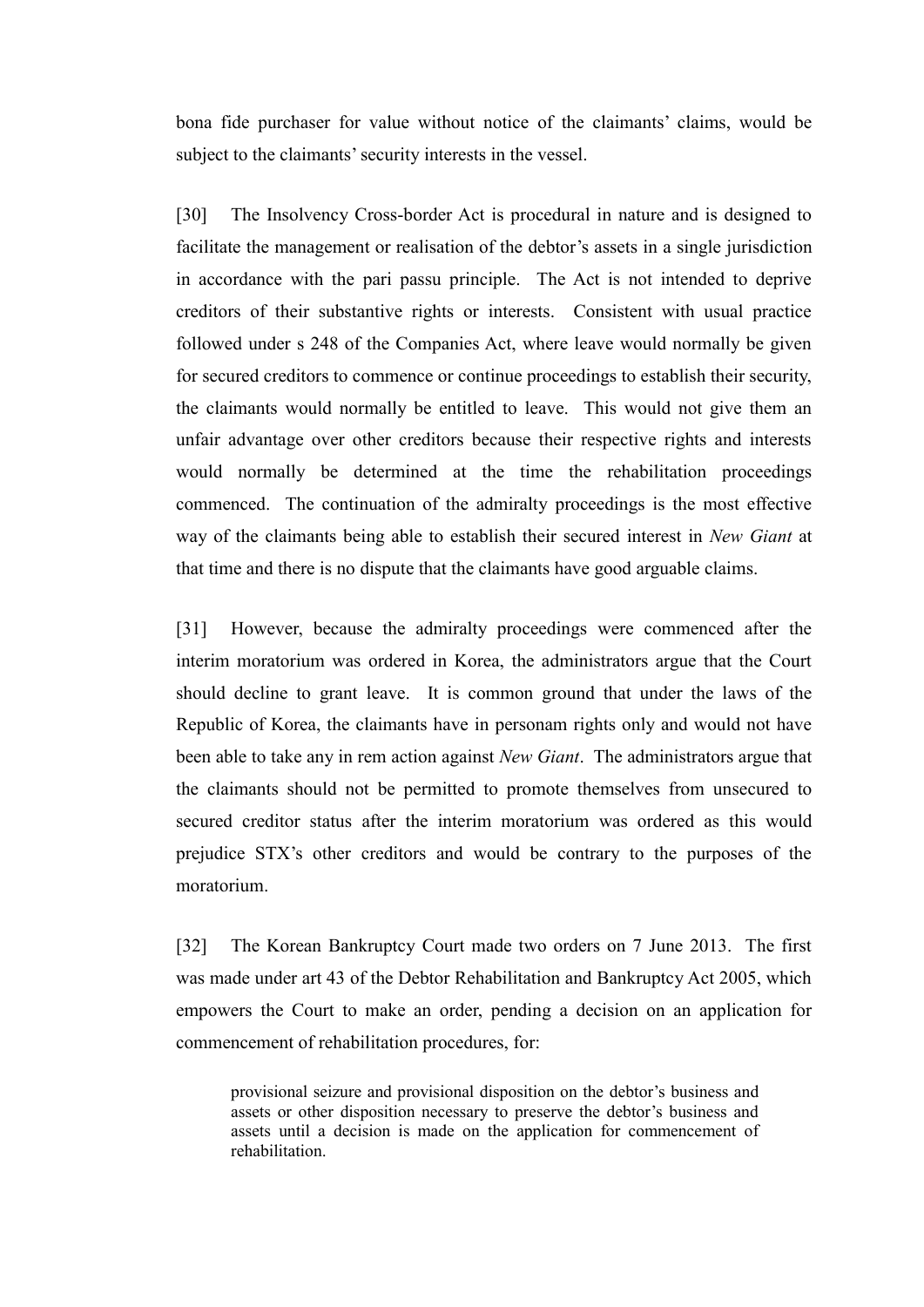[33] The order under art 43 was in the following terms:

In regards to this matter, until there is a decision to commence the rehabilitation proceeding, all rehabilitation creditors and secured rehabilitation creditors shall be prohibited from conducting compulsory execution, provisional seizure, provisional disposition or auction sale proceedings to exercise collateral rights based on rehabilitation claims or secured rehabilitation claims.

[34] "Rehabilitation Claims" are defined in art 118 of the Debtor Rehabilitation and Bankruptcy Act to include:

Claims falling under any of the following subparagraphs shall be made rehabilitation claims:

1. Asset claims based on grounds that arise before rehabilitation procedures commence for the debtor;

[35] The second order was made pursuant to art 45(1) of the Act. Article 45 links back to art 44 and it is therefore helpful to refer to art 44 to understand the scope of the Court's powers under art 45. Article 44(1) relevantly provides:

#### **Article 44 (Order Given to Suspend Other Procedures, etc.)**

- (1) When it is deemed necessary upon receiving an application for commencing the rehabilitation procedures, the court may order the discontinuation of the procedures falling under any of the following subparagraphs...
	- 1. The bankruptcy procedures for the debtor;
	- 2. The auction procedures (hereinafter referred to as "compulsory execution based on the rehabilitation claim or the rehabilitation security right") that are already in progress on the debtor's assets for the compulsory execution, the provisional seizure, the provisional disposition or the exercise of the security right based on the rehabilitation claim or the rehabilitation security right.
	- 3. Litigation procedures for the debtor's assets.
	- 4. Procedures for the debtor's assets that are pending in an administrative agency; and
	- 5. Any disposition taken to collect taxes in arrears...
- [36] Article 45(1) provides:

#### **Article 45 (General Order Given to Prohibit Compulsory Execution, etc. Based on Rehabilitation Claims and Rehabilitation Security Rights)**

(1) When it is recognized that special circumstances are feared to prevent the full realization of the purposes of the rehabilitation procedures by the discontinuation order provided for in the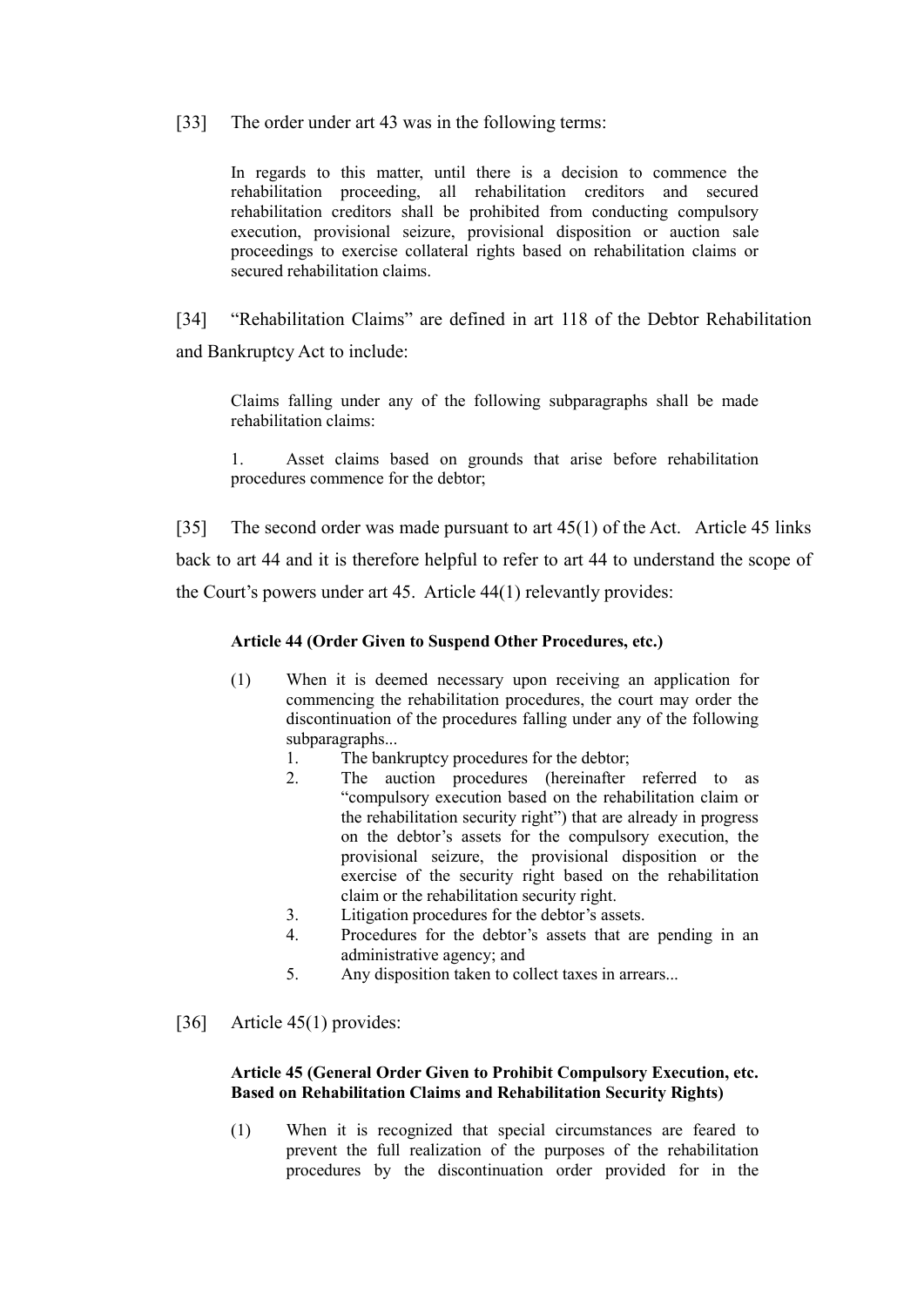provisions of Article 44(1) after receiving an application for commencement of rehabilitation procedures, the court may order all rehabilitation creditors and rehabilitation secured creditors, by an application filed by interested persons or by its inherent jurisdiction, to bar the compulsory execution, etc. based on their rehabilitation claims or their rehabilitation security rights by the time a determination is made on the application filed for commencing rehabilitation procedures.

[37] The Court's power in art 45(1) is to bar "compulsory execution, etc." based on rehabilitation claims or rehabilitation security rights. I interpret the reference to "compulsory execution etc." to be a reference to the procedures referred to in art  $44(1)$  given that an order under art  $45(1)$  can only be made when a discontinuation order available under art 44 may be insufficient to secure the purposes of the rehabilitation procedures.

[38] The Court's 7 June 2013 order pursuant to art 45 was in the following terms:

In regards to this matter, until there is a decision to commence the rehabilitation proceeding, all rehabilitation creditors and secured rehabilitation creditors shall be prohibited from conducting compulsory execution, provisional seizure, provisional disposition, or auction sale proceedings to exercise collateral rights based on rehabilitation claims or secured rehabilitation claims.

[39] Ms O'Gorman argues that this order extended to cover the arrest of *New Giant*, either because it was a "provisional seizure" or "the exercise of the security right" based on the rehabilitation claim or the rehabilitation security right. I do not accept this submission. The order does not to purport to prevent creditors from filing proceedings. The claimants obtained their security interest simply by filing their admiralty proceedings. The subsequent arrest of the ship did not alter their status as secured creditors. I do not consider, in any event, that the arrest of the ship could be categorised as "provisional seizure". Equally, the issue of admiralty proceedings could not be described as "the exercise of a security right". There was no security right until the proceedings were filed. I conclude that the order did not purport to restrict creditors with maritime liens or statutory rights in rem against *New Giant* or any other vessel owned by or under charter by demise to STX from pursuing in rem claims.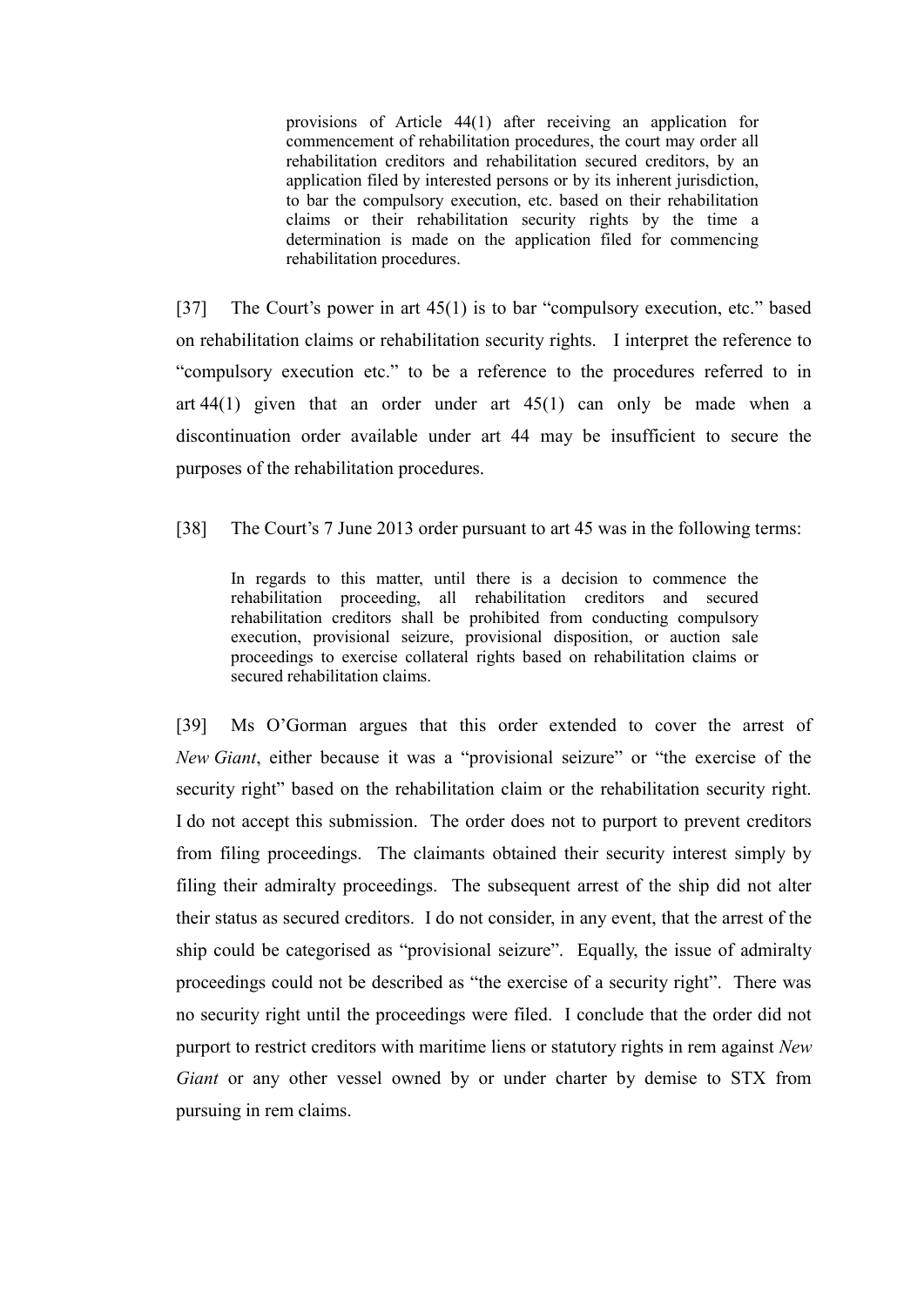[40] Further, the interim order made on 7 June 2013 did not purport to have extraterritorial reach. STX did not immediately apply for recognition of the proceedings; nor did they apply under art 19 for interim relief to protect the assets of STX or the interests of creditors pending determination of a recognition application. Either pathway would have been available at the time the interim orders were issued.

[41] The management of STX and, following their appointment, the administrators, would have known of the location of STX's shipping fleet including *New Giant*. They would have understood that these assets were vulnerable to arrest by maritime lien claimants and other suppliers with rights in rem in admiralty. Yet they took no steps to prevent any such creditors from exercising these rights. There is no evidence that the claimants were even aware of the interim orders.

[42] In these circumstances, I do not consider that the interim orders made on 7 June 2013 affect the analysis or provide any reason why leave should not be granted to the claimants to enable them to pursue their in rem claims and establish their secured rights against the ship.

[43] I conclude that the claimants should be given leave to continue their claims against *New Giant*. At the time the rehabilitation proceedings were commenced on 17 June 2013, STX's rights to *New Giant* were subject to the rights of the claimants, assuming the claimants can prove their claims. STX's residual interest in the vessel, equivalent to a right of redemption, was all that remained. The administrators can only administer such assets as STX had at that time. The grant of leave, enabling this residual asset to be dealt with by the administrators for the benefit of all creditors of STX on a pari passu basis, meets the purposes of the Act. If leave was declined, other creditors would gain a benefit to which they are not entitled and would put them in a better position than they would have been in had STX not been placed in administration. There is nothing in the Act to indicate that such an outcome was intended.